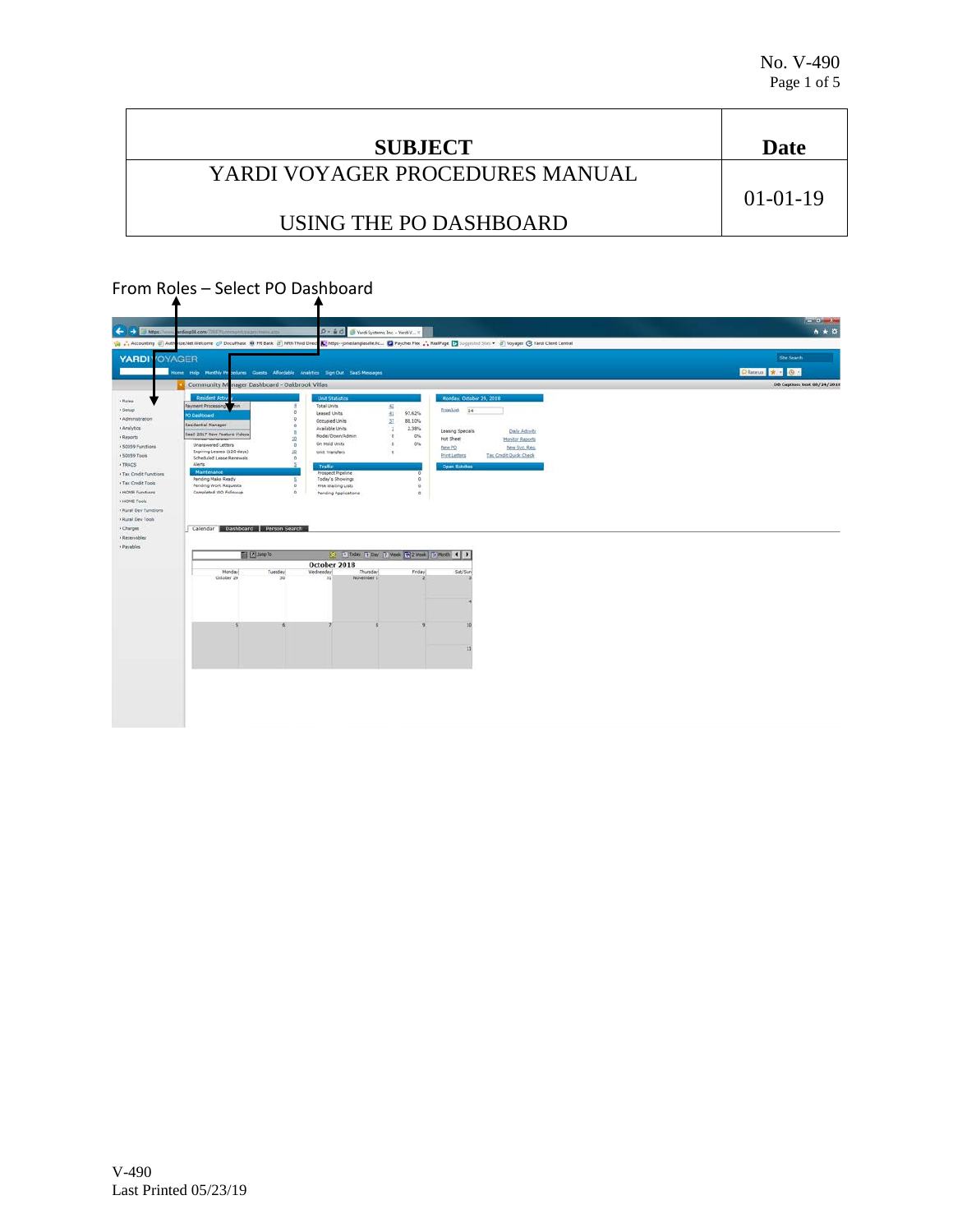$\mathbf{v}$ 

| <b>SUBJECT</b>                  | Date           |
|---------------------------------|----------------|
| YARDI VOYAGER PROCEDURES MANUAL |                |
|                                 | $01 - 01 - 19$ |
| USING THE PO DASHBOARD          |                |
|                                 |                |

| ☆★☆<br>$\epsilon$ https://www.yardiasp14.com/72687 $\Omega$ $\sim$ $\Omega$ $\sigma$<br>Yardi Systems, Inc. - Purcha X                                        |                                                                                                                                                                                                                                 |                                                                                                                                                                              |                                                            |                                                            |                                                                               |                                                             |                           |        |  |  |  |
|---------------------------------------------------------------------------------------------------------------------------------------------------------------|---------------------------------------------------------------------------------------------------------------------------------------------------------------------------------------------------------------------------------|------------------------------------------------------------------------------------------------------------------------------------------------------------------------------|------------------------------------------------------------|------------------------------------------------------------|-------------------------------------------------------------------------------|-------------------------------------------------------------|---------------------------|--------|--|--|--|
| SeaPage D Suggested Sites ▼ 2 Voyager (D For Bank 2 Fifth Third Direct D   https--joneslanglasalle.fic D Paychex Flex  RealPage D Suggested Sites ▼ 2 Voyager |                                                                                                                                                                                                                                 |                                                                                                                                                                              |                                                            |                                                            |                                                                               |                                                             |                           |        |  |  |  |
|                                                                                                                                                               | <b>Site Search</b><br><b>YARDIVOYAGER</b>                                                                                                                                                                                       |                                                                                                                                                                              |                                                            |                                                            |                                                                               |                                                             |                           |        |  |  |  |
|                                                                                                                                                               | PO Dashboard SaaS Messages                                                                                                                                                                                                      |                                                                                                                                                                              |                                                            |                                                            |                                                                               |                                                             | PRate us <b>*</b> - 0 -   |        |  |  |  |
|                                                                                                                                                               | <b>Purchase Order Dashboard</b>                                                                                                                                                                                                 |                                                                                                                                                                              |                                                            | Functions $\blacktriangledown$                             |                                                                               |                                                             |                           | $\sim$ |  |  |  |
| ▶ Roles<br>▶ Workflow Dashboard<br>Receive PO                                                                                                                 | Tuesday, October 30, 2018<br>Prop/List<br>Unit<br>PO<br>Vendor<br>Pay Account<br><b>Batch Name</b><br>Open POs<br>$\checkmark$<br>Yes<br><b>Requested By</b><br><b>Item Type</b><br><b>Inv. Location</b><br><b>Svc Contract</b> | <b>Ordered Date</b><br>Sch. Delivery<br>Act. Delivery<br><b>Payment Due</b><br><b>Required Date</b><br><b>Close Date</b><br><b>Expense Type</b><br>Workflow<br><b>Status</b> | ⊞ То<br><b>THE TO</b><br>       To<br>      To<br>      To | 冊<br>冊<br>冊<br>冊<br>冊<br>$\checkmark$<br>v<br>$\checkmark$ | <b>Quick Links</b><br><b>Not Received</b><br><b>Fully Paid</b><br><b>Find</b> | <b>Partially Received</b><br><b>Partially Paid</b><br>Clear | Received<br><b>UnPaid</b> |        |  |  |  |
|                                                                                                                                                               | ∢                                                                                                                                                                                                                               |                                                                                                                                                                              |                                                            |                                                            |                                                                               |                                                             |                           |        |  |  |  |

**(1)** Shortcut to the Workflow Dashboard & Receive PO Function

The middle section of the dashboard allows you many options of selection criteria.

|                                                                                                                                                                                                                                   | B https://www.yardiasp14.com/72687 Q - A C                                                                                                                                                                               |                                                                                                                                                                              | Nardi Systems, Inc. - Yardi V X                                                                                                 |                                                |                                                                             |                                                                  |                           | ____<br>₩ ₩ ₩ |  |
|-----------------------------------------------------------------------------------------------------------------------------------------------------------------------------------------------------------------------------------|--------------------------------------------------------------------------------------------------------------------------------------------------------------------------------------------------------------------------|------------------------------------------------------------------------------------------------------------------------------------------------------------------------------|---------------------------------------------------------------------------------------------------------------------------------|------------------------------------------------|-----------------------------------------------------------------------------|------------------------------------------------------------------|---------------------------|---------------|--|
| • Accounting <sup>2</sup> Authorize.Net Welcome c <sup>o</sup> DocuPhase (2) FFI Bank <sup>2</sup> Fifth Third Direct <b>K</b> <sub>3</sub> https--joneslanglasalle.fic [2] Paychex Flex • RealPage b Suggested Sites ▼ 2 Voyager |                                                                                                                                                                                                                          |                                                                                                                                                                              |                                                                                                                                 |                                                |                                                                             |                                                                  |                           |               |  |
| Site Search<br><b>YARDIVOYAGER</b>                                                                                                                                                                                                |                                                                                                                                                                                                                          |                                                                                                                                                                              |                                                                                                                                 |                                                |                                                                             |                                                                  |                           |               |  |
|                                                                                                                                                                                                                                   | Logout SaaS Messages                                                                                                                                                                                                     |                                                                                                                                                                              |                                                                                                                                 |                                                |                                                                             |                                                                  | PRate us * D -            |               |  |
|                                                                                                                                                                                                                                   | <b>Purchase Order Dashboard</b>                                                                                                                                                                                          |                                                                                                                                                                              |                                                                                                                                 | Functions $\blacktriangledown$                 |                                                                             |                                                                  |                           | ∧             |  |
| ▶ Roles<br>▶ Workflow Dashboard<br>Receive PO                                                                                                                                                                                     | Tuesday, October 30, 2018<br>Prop/List<br>Unit<br>PO<br>Vendor<br>Pay Account<br><b>Batch Name</b><br>Open POs<br>$\checkmark$<br>Yes<br><b>Requested By</b><br><b>Item Type</b><br>Inv. Location<br><b>Svc Contract</b> | <b>Ordered Date</b><br>Sch. Delivery<br>Act. Delivery<br><b>Payment Due</b><br><b>Required Date</b><br><b>Close Date</b><br><b>Expense Type</b><br>Workflow<br><b>Status</b> | To<br><b>   To</b><br>      To<br>       To<br><b>   To</b><br><b>The To</b><br>Approved<br><b>Pending Approval</b><br>Rejected | <br>冊<br>噩<br>匷<br>冊<br>疅<br>v<br>$\checkmark$ | <b>Quick Links</b><br><b>Not Received</b><br><b>Fully Paid</b><br>3<br>Find | <b>Partially Received</b><br><b>Partially Paid</b><br>Clear<br>2 | Received<br><b>UnPaid</b> |               |  |
|                                                                                                                                                                                                                                   | ∢                                                                                                                                                                                                                        |                                                                                                                                                                              |                                                                                                                                 |                                                |                                                                             |                                                                  |                           |               |  |

You can select the status of Pending Approval **(2)** then click on **(3)** Find to display all of your Open PO's that are currently not Approved.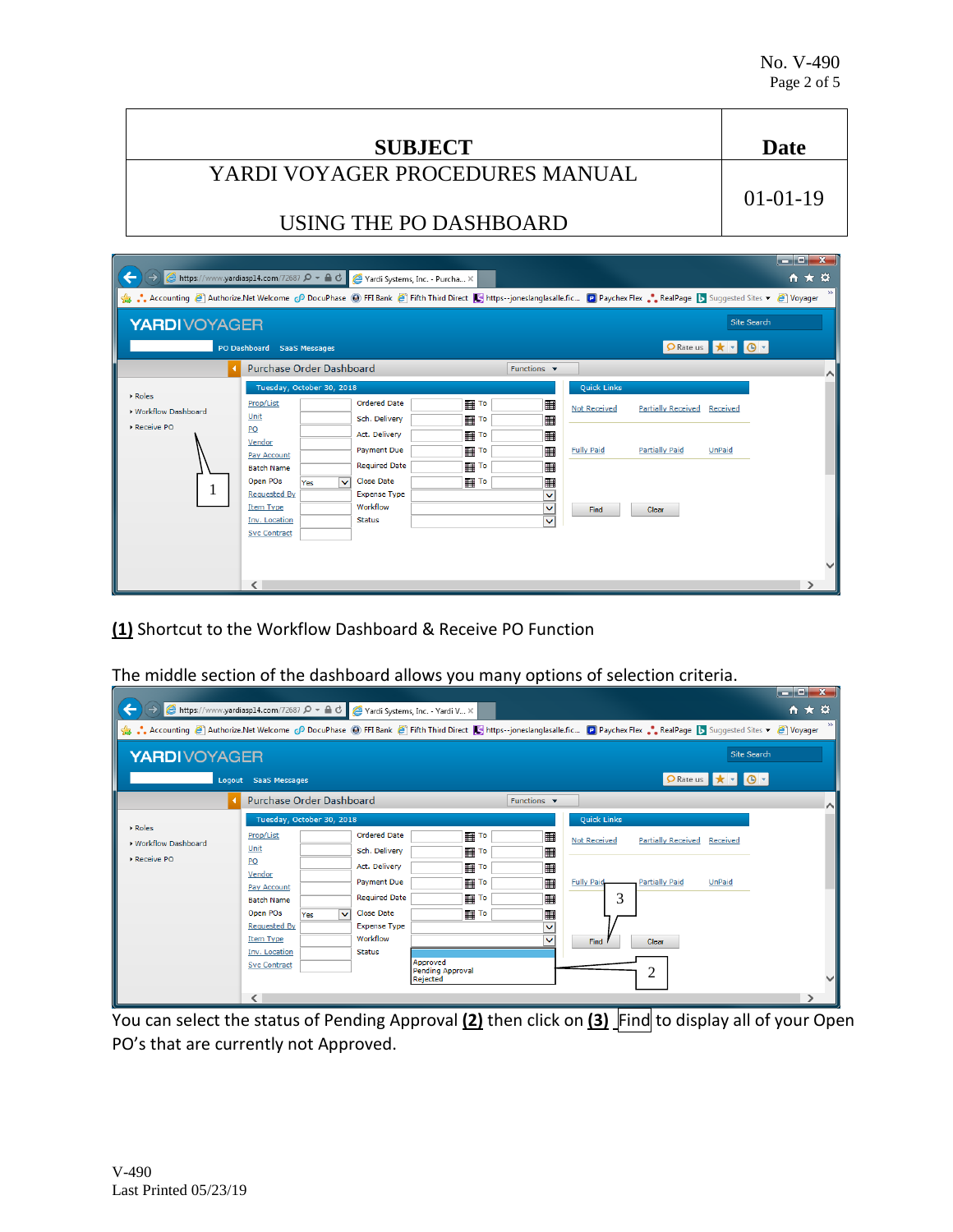| <b>SUBJECT</b>                  | Date           |
|---------------------------------|----------------|
| YARDI VOYAGER PROCEDURES MANUAL | $01 - 01 - 19$ |
| USING THE PO DASHBOARD          |                |

Don't know what the Purchase Order number is or if it is available to be received?

| $\Theta$ https://www.yardiasp14.com/72687 $\Omega$ $\sim$ $\Omega$ $\sigma$ $\sim$ Yardi Systems, Inc. - Purcha $\times$                                                  |                                                                                                                                                                                                                      |                                                                                                                                                                                              |                                                                     |                                                                                                  |                                                                                           | $\begin{array}{c c c c c c} \hline \multicolumn{3}{c }{\mathbf{I}} & \multicolumn{3}{c }{\mathbf{I}} & \multicolumn{3}{c }{\mathbf{X}} \\ \hline \multicolumn{3}{c }{\mathbf{I}} & \multicolumn{3}{c }{\mathbf{I}} & \multicolumn{3}{c }{\mathbf{X}} \\ \hline \multicolumn{3}{c }{\mathbf{I}} & \multicolumn{3}{c }{\mathbf{I}} & \multicolumn{3}{c }{\mathbf{I}} & \multicolumn{3}{c }{\mathbf{X}} \\ \hline \multicolumn{3}{c }{\mathbf{I}} & \multicolumn$<br>☆★☆ |  |  |  |
|---------------------------------------------------------------------------------------------------------------------------------------------------------------------------|----------------------------------------------------------------------------------------------------------------------------------------------------------------------------------------------------------------------|----------------------------------------------------------------------------------------------------------------------------------------------------------------------------------------------|---------------------------------------------------------------------|--------------------------------------------------------------------------------------------------|-------------------------------------------------------------------------------------------|-----------------------------------------------------------------------------------------------------------------------------------------------------------------------------------------------------------------------------------------------------------------------------------------------------------------------------------------------------------------------------------------------------------------------------------------------------------------------|--|--|--|
| Accounting @ Authorize.Net Welcome @ DocuPhase @ FFI Bank @ Fifth Third Direct C https--joneslanglasalle.fic D Paychex Flex  RealPage D Suggested Sites v @ Voyager<br>\$ |                                                                                                                                                                                                                      |                                                                                                                                                                                              |                                                                     |                                                                                                  |                                                                                           |                                                                                                                                                                                                                                                                                                                                                                                                                                                                       |  |  |  |
|                                                                                                                                                                           | <b>Site Search</b><br><b>YARDIVOYAGER</b>                                                                                                                                                                            |                                                                                                                                                                                              |                                                                     |                                                                                                  |                                                                                           |                                                                                                                                                                                                                                                                                                                                                                                                                                                                       |  |  |  |
|                                                                                                                                                                           | PO Dashboard SaaS Messages                                                                                                                                                                                           |                                                                                                                                                                                              |                                                                     |                                                                                                  |                                                                                           | <b>O</b> Rate us $\mathbf{r}$ $\mathbf{r}$ <b>0</b> $\mathbf{r}$                                                                                                                                                                                                                                                                                                                                                                                                      |  |  |  |
|                                                                                                                                                                           | <b>Purchase Order Dashboard</b>                                                                                                                                                                                      |                                                                                                                                                                                              |                                                                     | Functions $\blacktriangledown$                                                                   |                                                                                           | $\sim$                                                                                                                                                                                                                                                                                                                                                                                                                                                                |  |  |  |
| Roles<br>▶ Workflow Dashboard<br>Receive PO                                                                                                                               | Tuesday, October 30, 2018<br>Prop/List<br>Unit<br>PO<br>Vendor<br>Pay Account<br><b>Batch Name</b><br>Open POs<br>Yes<br><b>Requested By</b><br><b>Item Type</b><br><b>Inv. Location</b><br><b>Svc Contract</b><br>← | <b>Ordered Date</b><br>Sch. Delivery<br>Act. Delivery<br><b>Payment Due</b><br><b>Required Date</b><br><b>Close Date</b><br>$\checkmark$<br><b>Expense Type</b><br>Workflow<br><b>Status</b> | ⊞ ™<br>і ⊞∏ То<br>      To<br>  ⊞∏⊺∘<br><b>THE TO</b><br>        To | ⊞<br><b>Not Received</b><br>  <br><b>Fully Paid</b><br>  <br>  <br>v<br>v<br>Find<br>$\ddotmark$ | <b>Quick Links</b><br><b>Partially Received Received</b><br><b>Nly Paid</b><br>4<br>Clear | <b>UnPaid</b>                                                                                                                                                                                                                                                                                                                                                                                                                                                         |  |  |  |

From the PO Dashboard click on **(4)** Not Received hyperlink.

**Not Received;** Will display all of your Open Purchase Orders that have not yet been received.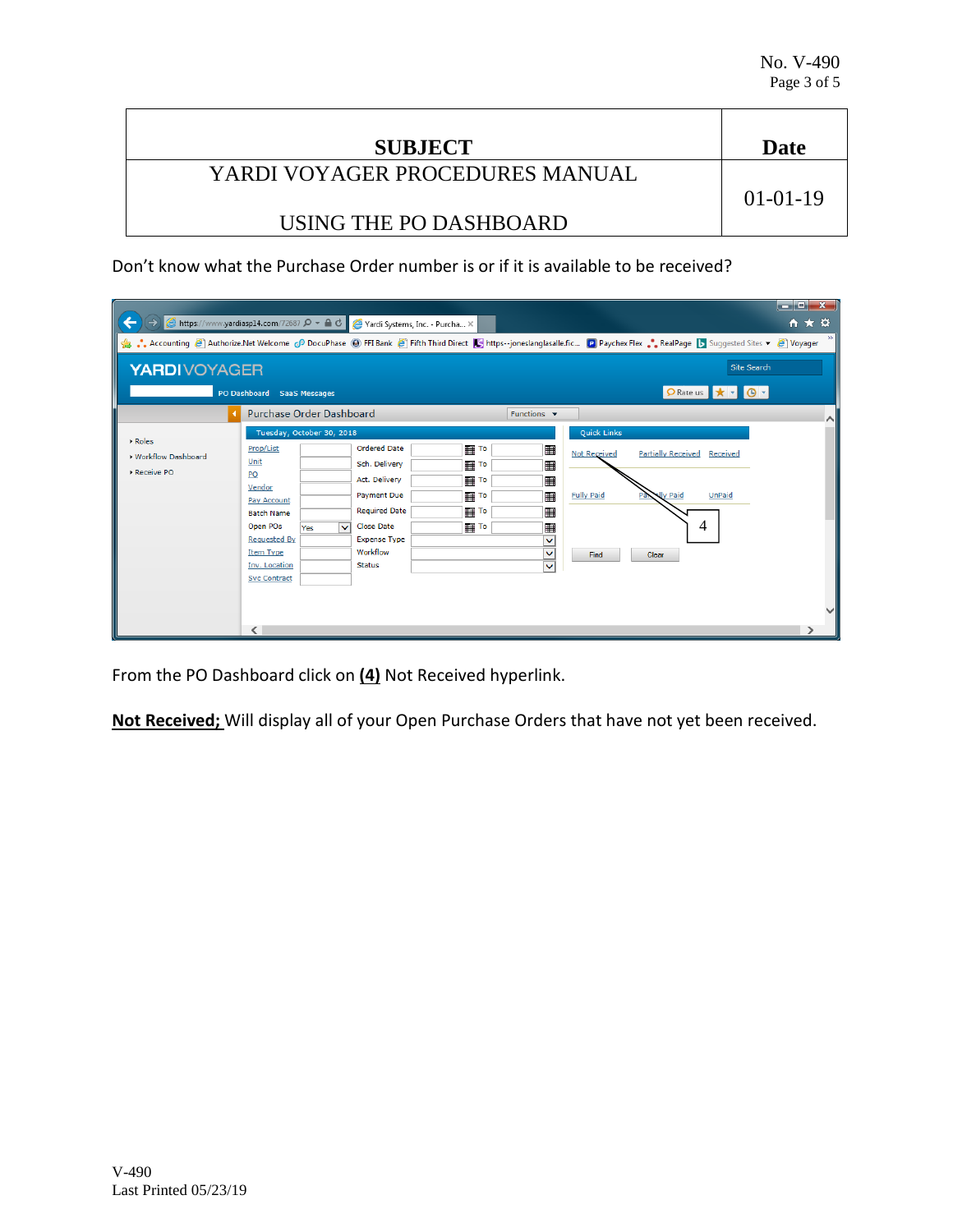| <b>SUBJECT</b>                  | Date           |
|---------------------------------|----------------|
| YARDI VOYAGER PROCEDURES MANUAL |                |
|                                 | $01 - 01 - 19$ |
| USING THE PO DASHBOARD          |                |
|                                 |                |

| <sup>△</sup> https://www.yardiasp14.com/72687 Ω ▼ △ C Yardi Systems, Inc. - Purcha ×                                                                              |                     |                                                           |                      |                  |                                          |                          |                    |                                 | كالكالص<br>₩ ₩ ₩   |   |
|-------------------------------------------------------------------------------------------------------------------------------------------------------------------|---------------------|-----------------------------------------------------------|----------------------|------------------|------------------------------------------|--------------------------|--------------------|---------------------------------|--------------------|---|
| Suggested Sites v (3) DocuPhase (3) FFI Bank (3) Fifth Third Direct (3) https--joneslanglasalle.fic (2) Paychex Flex . RealPage (5) Suggested Sites v (3) Voyager |                     |                                                           |                      |                  |                                          |                          |                    |                                 |                    |   |
| <b>YARDIVOYAGER</b>                                                                                                                                               |                     |                                                           |                      |                  |                                          |                          |                    |                                 | <b>Site Search</b> |   |
|                                                                                                                                                                   |                     | PO Dashboard SaaS Messages                                |                      |                  |                                          |                          |                    | PRate us * + 0 +                |                    |   |
|                                                                                                                                                                   |                     | <b>Purchase Order Dashboard</b>                           |                      |                  | Functions $\blacktriangledown$           |                          |                    |                                 |                    | ∧ |
|                                                                                                                                                                   |                     | Tuesday, October 30, 2018                                 |                      |                  |                                          |                          | <b>Quick Links</b> |                                 |                    |   |
| Roles                                                                                                                                                             | Prop/List           |                                                           | <b>Ordered Date</b>  | <b>   To</b>     |                                          | 囲<br><b>Not Received</b> |                    | Partially Received Received     |                    |   |
| ▶ Workflow Dashboard                                                                                                                                              | Unit                |                                                           | Sch. Delivery        | <b>THE TO</b>    |                                          |                          |                    |                                 |                    |   |
| Receive PO                                                                                                                                                        | PO                  |                                                           | Act. Delivery        | <b>   To</b>     |                                          |                          |                    |                                 |                    |   |
|                                                                                                                                                                   | Vendor              |                                                           |                      |                  |                                          |                          |                    |                                 |                    |   |
|                                                                                                                                                                   | Pay Account         |                                                           | Payment Due          | <b>   To</b>     |                                          | ■<br><b>Fully Paid</b>   |                    | <b>Partially Paid</b><br>UnPaid |                    |   |
|                                                                                                                                                                   | <b>Batch Name</b>   |                                                           | <b>Required Date</b> | To               |                                          |                          |                    |                                 |                    |   |
|                                                                                                                                                                   | Open POs            | $\checkmark$<br>Yes                                       | <b>Close Date</b>    | <b>       To</b> |                                          | ■                        |                    |                                 |                    |   |
|                                                                                                                                                                   | <b>Requested By</b> |                                                           | <b>Expense Type</b>  |                  |                                          | v                        |                    |                                 |                    |   |
|                                                                                                                                                                   | <b>Item Type</b>    |                                                           | Workflow             |                  |                                          | v                        | Find               | Clear                           |                    |   |
|                                                                                                                                                                   | Inv. Location       |                                                           | <b>Status</b>        |                  |                                          |                          |                    |                                 |                    |   |
|                                                                                                                                                                   | <b>Svc Contract</b> |                                                           |                      |                  |                                          |                          |                    |                                 |                    |   |
|                                                                                                                                                                   |                     |                                                           |                      |                  |                                          |                          |                    |                                 |                    |   |
|                                                                                                                                                                   |                     | Not Received (14)                                         |                      |                  |                                          |                          |                    |                                 |                    |   |
|                                                                                                                                                                   |                     |                                                           |                      |                  |                                          |                          |                    |                                 |                    |   |
|                                                                                                                                                                   |                     |                                                           |                      |                  |                                          |                          |                    |                                 |                    |   |
|                                                                                                                                                                   | 團                   |                                                           |                      |                  |                                          |                          |                    |                                 |                    |   |
|                                                                                                                                                                   | PO#                 |                                                           | <b>Vendor</b>        | <b>Total</b>     | <b>Date</b>                              | <b>Expense</b>           | <b>Requestor</b>   | <b>Description</b>              |                    |   |
|                                                                                                                                                                   |                     |                                                           |                      | <b>Amount</b>    | <b>Ordered</b>                           | <b>Type</b>              |                    |                                 |                    |   |
|                                                                                                                                                                   | 115<br>114          | hd - HD Supply<br>hd - HD Supply                          |                      |                  | 13.10 10/30/2018<br>72.26 10/26/2018     | Supplier<br>Supplier     | kkelber<br>kkelber | <b>Toilet Flanges</b>           |                    |   |
| 5                                                                                                                                                                 | 111                 | hd - HD Supply                                            |                      |                  | 625.00 10/08/2018                        | Supplier                 | kkelber            |                                 |                    |   |
|                                                                                                                                                                   | 110                 | mmr - Mop, Mow and Roll Se                                |                      |                  | 100.00 10/05/2018                        | On Site                  | kkelber            |                                 |                    |   |
|                                                                                                                                                                   | 108                 | hd - HD Supply                                            |                      |                  | 753.50 10/05/2018                        | Supplier                 | kkelber            |                                 |                    |   |
|                                                                                                                                                                   | 107<br>105          | iaa - Indoff - Allied Appl<br>ahac - Aldon's Heating & Ai |                      |                  | 1,056.67 10/05/2018<br>400.00 10/05/2018 | Reserves<br>On Site      | kkelber<br>kkelber |                                 |                    |   |
|                                                                                                                                                                   | 104                 | kk - Kim Kelber                                           |                      |                  | 284.85 10/05/2018                        | Expense                  | kkelber            |                                 |                    |   |
|                                                                                                                                                                   | 103                 | low - Lowe's                                              |                      |                  | 639.00 10/05/2018                        | Supplier                 | kkelber            |                                 |                    |   |
|                                                                                                                                                                   | 16                  | mmr - Mop, Mow and Roll Se                                |                      |                  | 150.00 08/29/2018                        | Contract                 | kkelber            |                                 |                    |   |
|                                                                                                                                                                   | 15                  | ppc - Paul's Pest Control                                 |                      |                  | 154.42 08/29/2018                        | Contract                 | kkelber            |                                 |                    |   |
|                                                                                                                                                                   | 14                  | iaa - Indoff - Allied Appl                                |                      |                  | 1,465.63 08/29/2018                      | Reserves                 | kkelber            |                                 |                    |   |
|                                                                                                                                                                   | 13<br>12            | hd - HD Supply<br>hd - HD Supply                          |                      |                  | 13.85 08/29/2018<br>800.00 08/29/2018    | Supplier<br>Supplier     | kkelber<br>kkelber | Expect total to not             |                    |   |
|                                                                                                                                                                   |                     |                                                           |                      |                  |                                          |                          |                    |                                 |                    |   |
|                                                                                                                                                                   | $\langle$           |                                                           |                      |                  |                                          |                          |                    |                                 | ⋗                  |   |
|                                                                                                                                                                   |                     |                                                           |                      |                  |                                          |                          |                    |                                 |                    |   |

Locate the Purchase Order you need to Receive

**(5)** Click on the PO# Hyperlink to open the Purchase Order